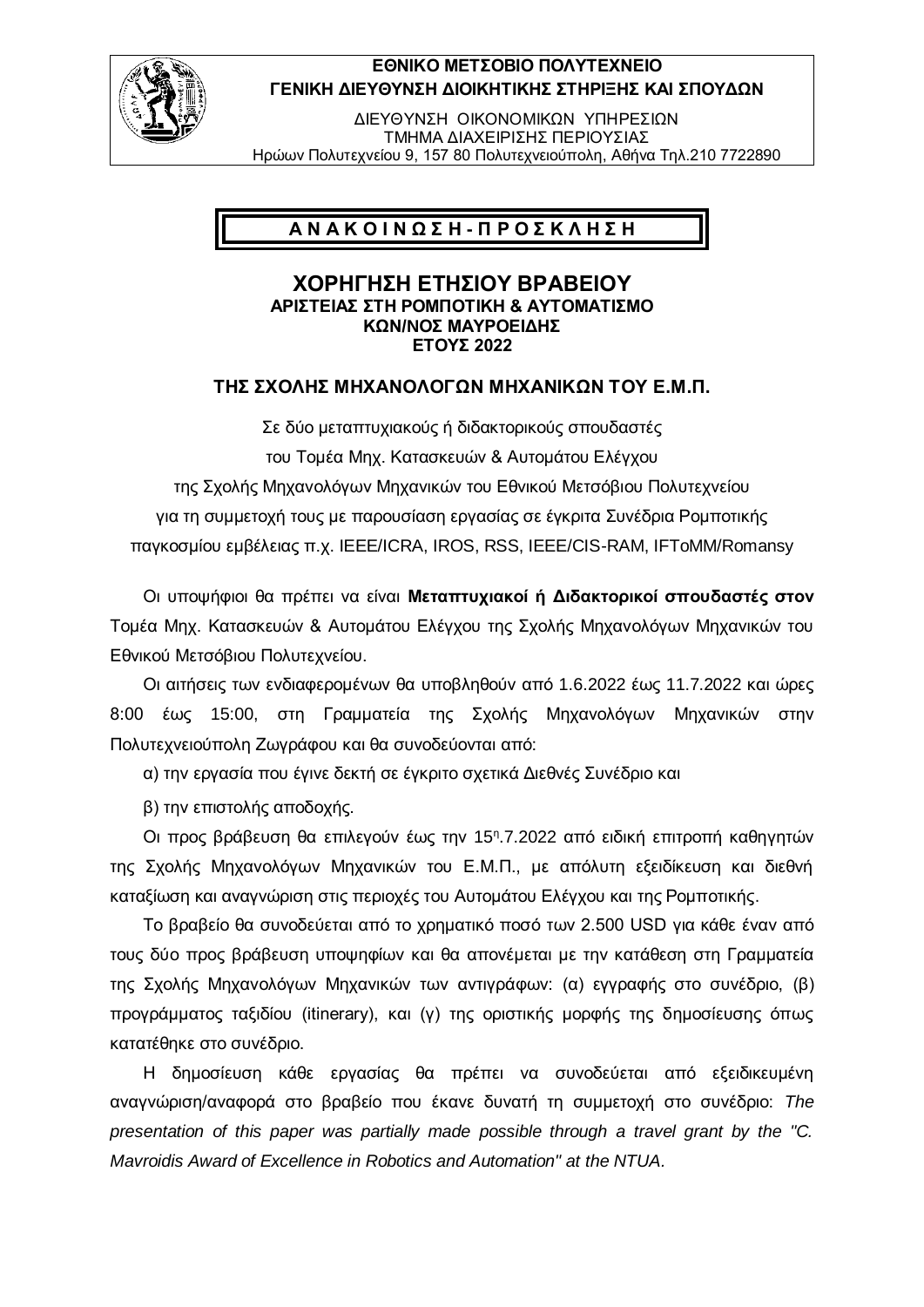

Professor Mavroidis, or "Dinos" as he was known to his colleagues, received his Diploma in Mechanical Engineering from the National Technical University of Athens, Greece in 1988, and the M.S. and Ph.D. degrees in Mechanical Engineering / Robotics from the University of Paris VI, France in 1989 and 1993, respectively. From 1993 to 1996, he was Postdoctoral Associate at the Department of Mechanical Engineering at the Massachusetts Institute of Technology. He joined Rutgers University as Assistant Professor in 1996, promoted to Associate Professor in 2001, and joined Northeastern's Department of Mechanical and Industrial Engineering in 2004, where he became Full Professor in 2006 and Northeastern University, College of Engineering Distinguished Professor in 2011. Dinos also held visiting scientist appointments at several Boston hospitals.

Dinos' passion for mechanical design research and education was unwavering, particularly in the area of rehabilitation robotics. During his career, he supervised 16 completed doctoral theses and 25 completed master's theses. In addition to his teaching and advising, he was the director of biomedical mechatronics laboratory and an outstanding scholar, authored and co-authored more than 200 journal and conference papers and book contributions. He was particularly notable for his innovation and entrepreneurial activities, which resulted in 9 awarded patents (with nearly two dozen more filed), and his creation of two spin-off companies AndrosRobotics and 3Spark – the latter being named a 2013 MassChallenge finalist.

For these and other accomplishments, Dinos was recognized as a Fellow of the American Society of Mechanical Engineers in 2006 and a Fellow of the National Academy of Inventors in 2013. He also received numerous awards, including Best Paper Award at the American Society of Mechanical Engineers (ASME) Design Technical Conferences (1994), the ASME Freudenstein/General Motors Young Investigators Award (1998), the Rutgers University Johnson and Johnson Discovery Award (1998), the NASA Technical Brief Award (1999), the National Science Foundation CAREER Award (2000), the 2005 Literati Club Awards for Excellence (Best Paper Award) for the journal Assembly Automation, and the 2004 Popular Science Best of What's New Award in the Personal Health category from the invention entitled: "Smart Orthotic Device Using Electrorheological Fluids". From the College of Engineering at Northeastern University he was awarded the Søren Buus Outstanding Research Award in 2007, and the Outstanding Translational Research Award in 2014.

The Northeastern University, College of Engineering, recently renamed their "Outstanding Translational Research Award," which recognizes and rewards outstanding College researchers for accomplishments in applying research innovations to advance technology development, as "Constantinos Mavroidis Translational Research Award", paying a special tribute and honoring Mavroidis' contribution to applied research, and to the College and Northeastern University [\(https://lnkd.in/egeg-a9\)](https://lnkd.in/egeg-a9?fbclid=IwAR3Bz0oirOGZh1eTJJYY-45QANApE8H5D7aRbIdKu2-qS90-uM3GTiwnaSI) and (https://coe.northeastern.edu/wpcontent/uploads/pdfs/coe/dean/Constantinos-Mavroidis-Translational-Research-Award.pdf)